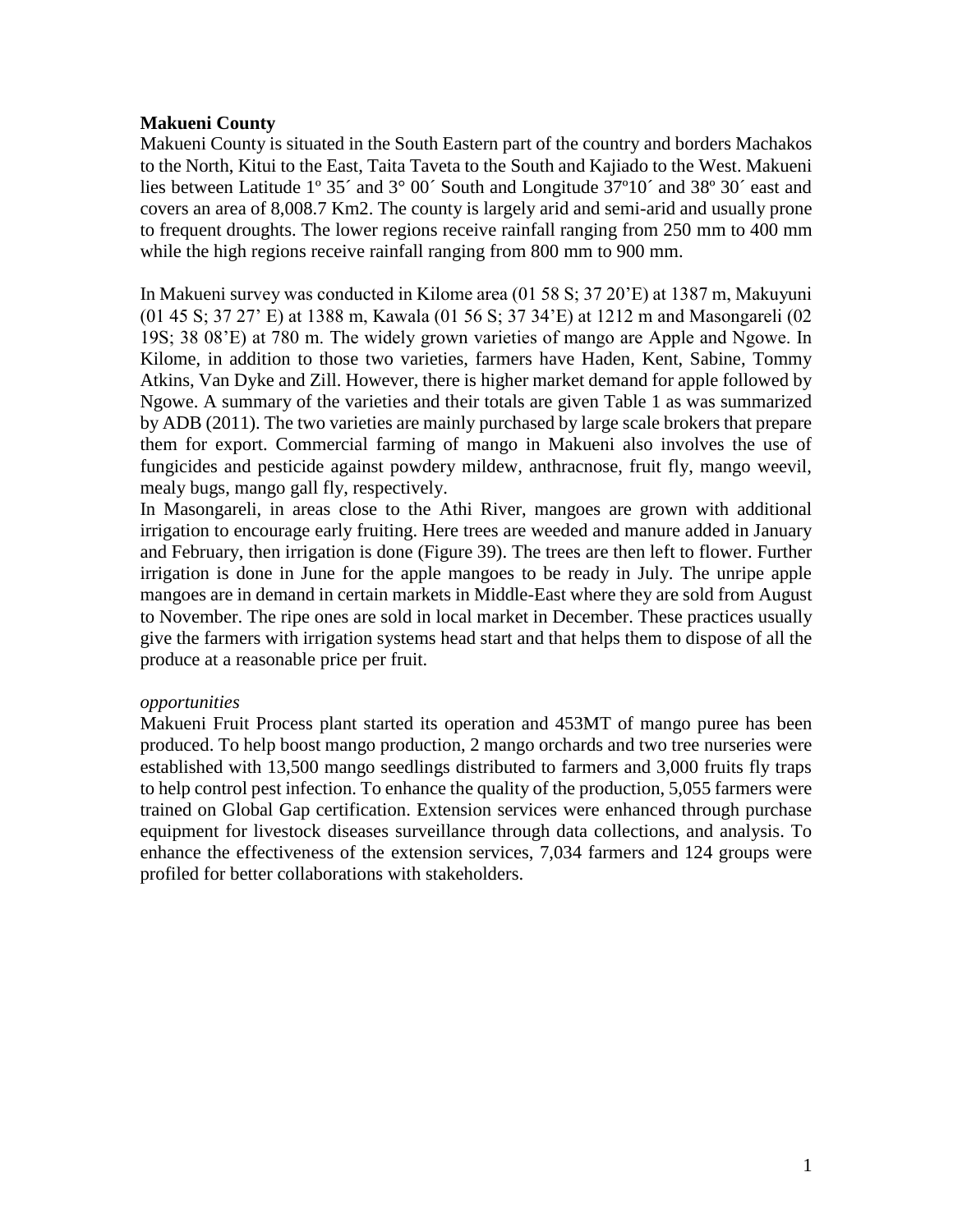| <b>District</b>    | <b>Apple</b> | <b>Ngowe</b> | <b>Tommy</b> | Kent   | Van      | <b>Sensation</b> | <b>Boribo</b> | <b>Batawi</b> | Other            | <b>Sabre</b> | Peach     | <b>Other</b> | <b>Total</b> |
|--------------------|--------------|--------------|--------------|--------|----------|------------------|---------------|---------------|------------------|--------------|-----------|--------------|--------------|
|                    |              |              |              |        | dyke     |                  |               |               | Improved         | kienyenji    | Kienyenji | Kienyeji     | <b>Trees</b> |
|                    |              |              |              |        |          |                  |               |               | <b>Varieties</b> |              |           |              |              |
| <b>Embu County</b> | 36669        | 15330        | 99187        | 88017  | 33532    | 3257             | 738           | 143           | 13483            | 25518        | 33911     | 21372        | 371163       |
| Embu East          | 5,332        | ,293         | 58,492       | 59,462 | 19,067   | 969              | $\Omega$      | $\Omega$      | 2,101            | 4,847        | 6,625     | 3,393        | 161,581      |
| Embu West          | 5,100        | 2,975        | 13,021       | 4,134  | 3,052    | 1,314            | 39            | 77            | 773              | 2,589        | 5,525     | 39           | 38,638       |
| Mbeere North       | 15,224       | 5,984        | 17,848       | 16,903 | 6,929    | 315              | 105           |               | 4,410            | 13,334       | 18,793    | 5,145        | 104,990      |
| Mbeere South       | 11,013       | 5,078        | 9,826        | 7,518  | 4,484    | 659              | 594           | 66            | 6,199            | 4.748        | 2,968     | 12,795       | 65,948       |
| <b>Makueni</b>     | 794504       | 40080        | 1278         | 13840  | 1802     | 870              | 2029          | 13            | 19712            | 60410        | 16960     | 209635       | 1172637      |
| County             |              |              |              |        |          |                  |               |               |                  |              |           |              |              |
| Mukaa              | 46,977       | 5,827        | 5,525        | 4,809  | 116      | 75               | 197           | ◠             | 2,445            | 10,351       | 873       | 31,909       | 109,106      |
| Nzaui              | 318,941      | 9,545        | 2,631        | 2,111  | 438      | 76               | 46            | Q             | 4,666            | 24,234       | 12,550    | 57,620       | 432,867      |
| Makueni            | 279,448      | 18.116       | 3,642        | 4,756  | 1,037    | 469              | 92            | ↑             | 2,866            | 17,842       | 2,657     | 85,285       | 416,212      |
| Kibwezi            | 78,570       | 4,014        | 769          | 1,090  | 211      | 35               | 1,694         | $\theta$      | 1,142            | 7,231        | 880       | 11,406       | 107,042      |
| Kathonzweni        | 70,568       | 2,578        | 215          | l.074  | $\theta$ | 215              |               | 0             | 8,593            | 752          | 0         | 23,415       | 107,410      |

## **Table 1: Mango varieties in Embu and Makueni County by District; 2010**

Summarized from ABD report 2011